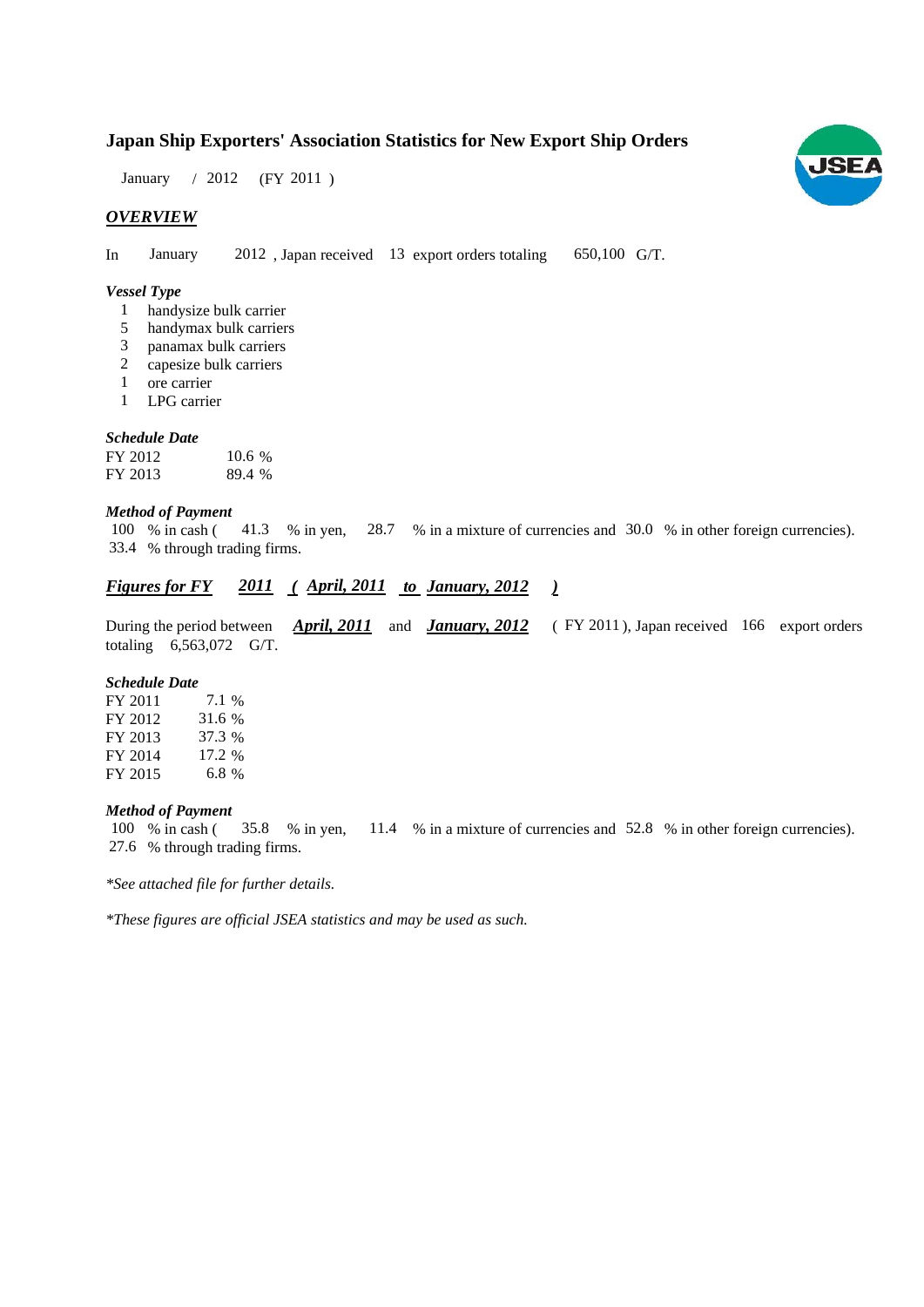### New Export Orders Placed in January 2012 (FY 2011) Based on Fiscal Year

Combined Carriers 0 0 0 0 0 0 0 0 0 0 0 0 0 0 0 0Others 0 0 2 54,000 0 0 2 248,200 0 0 0 0 4 302,200 4 302,200

FY 2009 / FY 2008 (%) \* 195.9 144.5 126.5 147.4 97.2 43.3 60.4 \* 80.4 \* 80.4 In CGT 5,547,270 1,527,748 398,120 530,280 542,631 275,449 3,274,228 4,292,509

Total 302 12,421,600 86 3,083,402 21 854,570 17 773,790 29 1,201,210 13 650,100 166 6,563,072 218 8,964,762

No. G/T No. G/T No. G/T No. G/T No. G/T No. G/T No. G/T No. G/TGeneral Cargos ( 8 329,500 4 240,572 1 72,000 3 180,350 1 59,500 0 0 9 552,422 9 552,422 Bulk Carriers 1 282 10,773,060 80 2,788,830 20 782,570 11 343,140 28 1,141,710 12 601,800 151 5,658,050 199 7,624,900 Tankers | 12| 1,319,040|| 0| 0| 0| 0| 1| 2,100| 0| 0| 1| 48,300| 2| 50,400|| 6| 485,240 October 2011 November 2011Description Apr 10 to Mar 11 Apr 11 to Sept 11 October 2011 November 201<br>No. 1 G/T No. 1 G/T No. 1 G/T No. 1 G/T No. 1 G/T Apr 11 to Sept 11 | October 2011 | November 2011 | December 2011 | January 2012 | Apr 11 to Jan 12 | Jan 11 to Dec11

*Figures for shipbuilding orders of 500 G/T and over for export as steel vessels placed with JSEA members are covered.*

\*FY 2010/FY2009

\*\*Calendar Year 2011

JSEA (February 2012)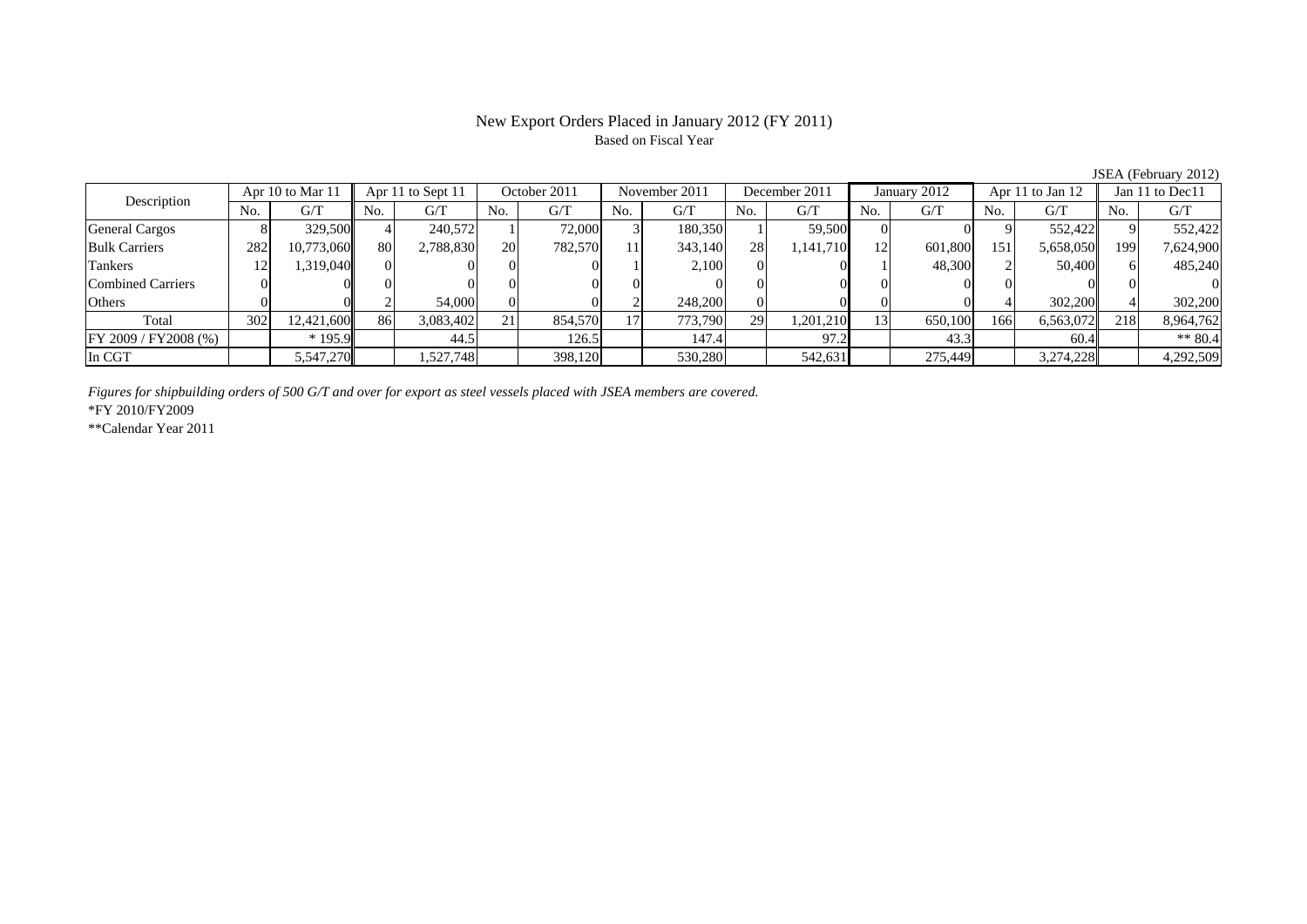# Based on Fiscal Year

No. G/T No. G/T No. G/T No. G/T No. G/T No. G/T No. G/T No. G/T $G/T$ General Cargos ( 27 1,648,534 14 688,702 0 0 0 2 87,192 0 0 2 172,551 18 948,445 22 1,226,535 Bulk Carriers 254 11,398,272 132 5,567,329 20 689,104 19 833,567 16 524,975 37 1,561,271 224 9,176,246 270 11,417,238 Tankers | 75| 4,100,842|| 31| 1,736,756| 4| 260,159| 7| 559,562| 3| 374,269| 3| 98,378| 48| 3,029,124|| 62| 3,787,608 Combined Carriers 0 0 0 0 0 0 0 0 0 0 0 0 0 0 0 0Others | 2 | 13,616 || 0 | 0 | 0 | 0 | 0 | 0 | 0 | 0 | 0 | 0 | 2 | 13,616 Total 358 17,161,264 177 7,992,787 24 949,263 28 1,480,321 19 899,244 42 1,832,200 290 13,153,815 356 16,444,997 FY 2009 / FY2008 (%) \* 103.6 96.4 63.7 139.4 75.5 88.6 93.3 \*\* 93.5 In CGT | | 7,670,227|| | 3,578,413| | 433,817| | 634,538| | 368,858| | 827,662| | 5,843,288|| | 7,242,967 Apr 11 to Sept 11 October 2011 November 2011 Description Apr 10 to Mar 11 December 2011 January 2012 Apr 11 to Jan 12 Jan 11 to Dec 11

*Deliveries of new shipbuilding orders of 500 G/T and over for export as steel vessels placed with JSEA members are covered.*

\*FY 2010/FY2009

\*\*Calendar Year 2011

JSEA (February 2012)

# Export Ships Delivered in January 2012 (FY 2011)